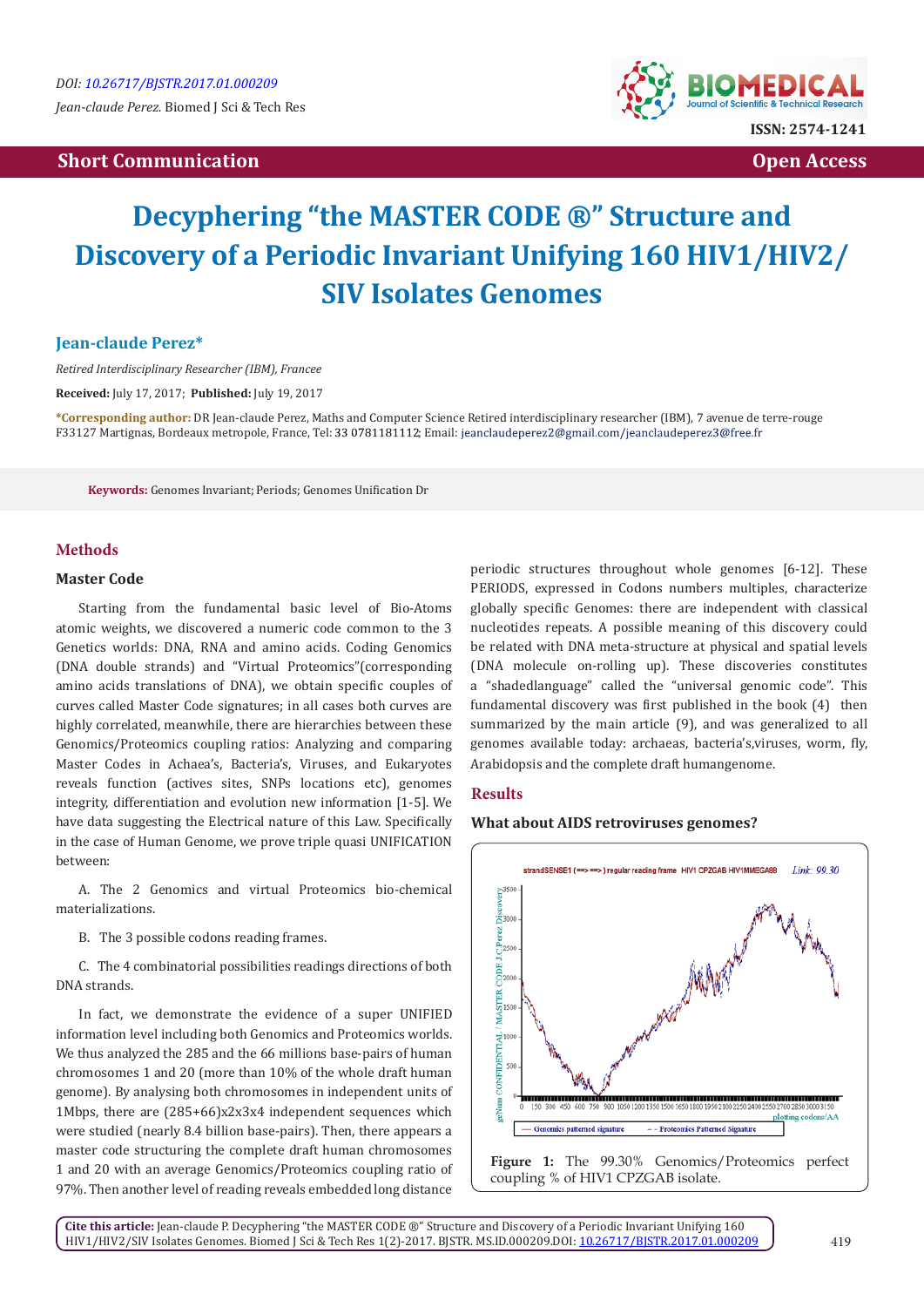Like other viruses genomes, the HIV/SIV genomes provide Master Code coupling and periods. Meanwhile, the coupling is worse than in the case of the human genome. We have analyzed the master code of the 160 HIV1/HIV2/SIV genomes available from the LOS ALAMOS AIDS database. Our innovative results provide for each specific AIDS genome isolate:

A. MASTER CODE Genomics/Proteomics coupling signature (see (Figure1)- HIV1 CPZGAB isolate).

B. EVIDENCE of META-PERIODS overlapping whole genomes (see (Figure 2)- HIV1 NDK isolate).



C. MASTER CODE Genomics/Proteomics average coupling for the better codons reading frame of the 160 complete genomes: 92.2%.

#### **Details**

Average results for the 89 HIV1 isolates: 92.05% / Average results for the 28 HIV2 isolates: 91.31% / Average results for the 43 SIV isolates: 93.09% [13-15]. EVIDENCE of a common 4-codons META-PERIOD (12 nucleotides) Invariant Unifying all the 160 HIV/SIV referenced Genomes Isolates. Evidence of small PERIOD-4 variations in some specific isolates linked with possible heterogeneity/differentiation ways related to these Genomes [16].

#### **Conclusion**

The discovery of an invariant of very high level which either common to the totality of the 160 known HIV1, HIV2 and SIV variants Genomes constitutes a new fact. The study of the fluctuations of certain genomes around this PERIOD-4 reference could make it possible to build universal vaccines or therapies. The fact that this PERIOD-4 is specific to all the HIV retroviruses, differentiating

them with other viruses, bacteria's or human genomes, could be used towards an universal targeted AIDS vaccine.

#### **References**

- 1. [Perez JC \(1991\) Chaos DNA and neuro-computers: a golden link.](https://www.researchgate.net/publication/275098566_1991_Chaos_DNA_and_Neuro-computers) [Speculations in Science and Technology 14: 336-346.](https://www.researchgate.net/publication/275098566_1991_Chaos_DNA_and_Neuro-computers)
- 2. [Marcer PJ \(1992\) Order and chaos in DNA the Denis Guichard](http://cat.inist.fr/?aModele=afficheN&cpsidt=5221044) [Prizewinner: Jean-Claude Perez. Kybernetes 21: 60-61.](http://cat.inist.fr/?aModele=afficheN&cpsidt=5221044)
- 3. Perez JC (1997) L'adn Décrypté. Resurgence publisher Liege, Belgium.
- 4. Perez JC (2009) Codex Biogenesis. Resurgence, Liege, Belgium.
- 5. [Perez JC \(2010\) Codon Populations in Single-Stranded Whole Human](https://www.ncbi.nlm.nih.gov/pubmed/20658335) [Genome DNA Are Fractal and Fine-Tuned by the Golden Ratio 1.618.](https://www.ncbi.nlm.nih.gov/pubmed/20658335) [Interdiscip Sci 2\(3\): 228-240.](https://www.ncbi.nlm.nih.gov/pubmed/20658335)
- 6. Perez JC (2011) Caminos Interdisciplinaios. Seminario CLAVE\_INTER, Espacio Interdisciplinario, Universidad de la Republica Montevideo, Uruguay.
- 7. Perez JC (2011) Decoding Non-Coding DNA Codes: Human Genome Meta-Chromosomes Architecture. BIT Life Sciences, 3rd Annual World Vaccine Congress, Beijing, China.
- 8. [Perez JC \(2013\) The 3 Genomic Numbers Discovery: How Our Genome](https://file.scirp.org/pdf/AM_2013100410590042.pdf) [Single-Stranded DNA Sequence Is Self- Designed as a Numerical Whole.](https://file.scirp.org/pdf/AM_2013100410590042.pdf) [Applied Mathematics 4: 37-53.](https://file.scirp.org/pdf/AM_2013100410590042.pdf)
- 9. Perez J (2015) Deciphering Hidden DNA Meta-Codes -The Great Unification & Master Code of Biology. J Glycomics Lipidomics 5:131.
- 10. Perez JC (2017) Fractal Self-similarity, Scale Invariance and Stationary waves Codes Architecture Human Chromosomes DNA sequences.
- 11. [Perez JC \(2017\) Sapiens Mitochondrial DNA Genome Circular Long](https://www.omicsonline.org/open-access/sapiens-mitochondrial-dna-genome-circular-long-range-numericalmeta-structures-are-highly-correlated-with-cancers-and-genetic-disea-1948-5956-1000469.php?aid=90737) [Range Numerical Meta Structures are Highly Correlated with Cancers](https://www.omicsonline.org/open-access/sapiens-mitochondrial-dna-genome-circular-long-range-numericalmeta-structures-are-highly-correlated-with-cancers-and-genetic-disea-1948-5956-1000469.php?aid=90737) [and Genetic Diseases mtDNA Mutations. J Cancer Sci Ther 9:512-527.](https://www.omicsonline.org/open-access/sapiens-mitochondrial-dna-genome-circular-long-range-numericalmeta-structures-are-highly-correlated-with-cancers-and-genetic-disea-1948-5956-1000469.php?aid=90737) [doi: 10.4172/1948-5956.1000469 https://www.omicsonline.org/](https://www.omicsonline.org/open-access/sapiens-mitochondrial-dna-genome-circular-long-range-numericalmeta-structures-are-highly-correlated-with-cancers-and-genetic-disea-1948-5956-1000469.php?aid=90737) [open-access/sapiens-mitochondrial-dna-genome-circular-long-range](https://www.omicsonline.org/open-access/sapiens-mitochondrial-dna-genome-circular-long-range-numericalmeta-structures-are-highly-correlated-with-cancers-and-genetic-disea-1948-5956-1000469.php?aid=90737)[numericalmeta-structures-are-highly-correlated-with-cancers-and](https://www.omicsonline.org/open-access/sapiens-mitochondrial-dna-genome-circular-long-range-numericalmeta-structures-are-highly-correlated-with-cancers-and-genetic-disea-1948-5956-1000469.php?aid=90737)[genetic-disea-1948-5956-1000469.php?aid=90737.](https://www.omicsonline.org/open-access/sapiens-mitochondrial-dna-genome-circular-long-range-numericalmeta-structures-are-highly-correlated-with-cancers-and-genetic-disea-1948-5956-1000469.php?aid=90737)
- 12. perez, DUF1220 Homo Sapiens and Neanderthal fractal periods architectures breakthrough(2017)SDRP Journal of Cellular and Molecular Physiology 1(1)http://www.siftdesk.org/article-details/ DUF1220%20Homo%20Sapiens%20and%20Neanderthal%20%20 fractal%20periods%20architectures%20breakthrough/184?
- 13. Perez JC (2017) Humans and Primates Chromosomes4 Fractal CODES: periodic stationnary waveforms charaterizing and differenciating Neanderthal and Sapiens whole chromosomes DNA sequences.
- 14. Perez JC (2017) Global and long range fractal differences between sapiens and neanderthal genomes.
- 15. Montagnier L (2017) [Water Bridging Dynamics of Polymerase Chain](https://www.preprints.org/manuscript/201704.0154/v1) [Reaction in the Gauge Theory Paradigm of Quantum Fields. Water](https://www.preprints.org/manuscript/201704.0154/v1) 9(5): [339.](https://www.preprints.org/manuscript/201704.0154/v1)
- 16. Perez JC (2017) The Human Genome Optimum (HGO): towards a Universal Law controlling all human Cancer Chromosome LOH Deletions (Loss Of Heterozygosity).